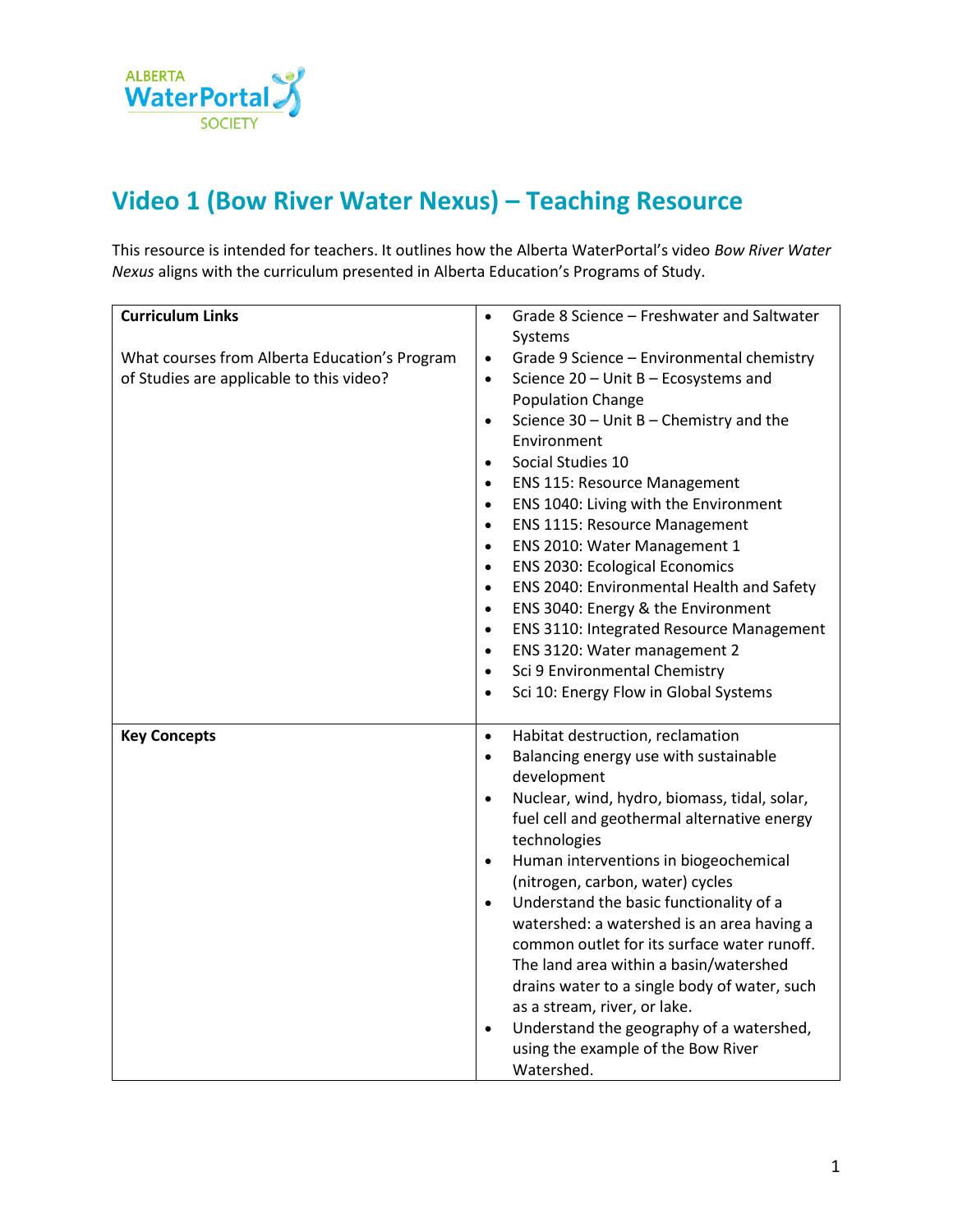

|                          | Understand that there are different user<br>$\bullet$<br>groups within a watershed. The quantity of<br>water in the Bow River Watershed is a<br>continuous balancing act between the<br>natural water available, and allocating water<br>for human use.<br>Water use, food and energy production is a<br>complex interconnected system called the<br>Water Nexus.<br>Humans can balance their water use to<br>support sustainable human activity and<br>healthy ecosystems.                                                                                                                                                                           |
|--------------------------|-------------------------------------------------------------------------------------------------------------------------------------------------------------------------------------------------------------------------------------------------------------------------------------------------------------------------------------------------------------------------------------------------------------------------------------------------------------------------------------------------------------------------------------------------------------------------------------------------------------------------------------------------------|
| <b>Objectives</b>        | Students will gather a greater understanding<br>$\bullet$<br>of the role of a watershed in our daily lives.<br>Students will gather a greater understanding<br>$\bullet$<br>of the Bow River Watershed.<br>Students will be introduced to the key<br>$\bullet$<br>components of the Water Nexus.<br>Student will be introduced to the importance<br>$\bullet$<br>of water to the food and energy industries as<br>well as human activities and the<br>environment.<br>Students will look at the impact of water<br>conservation efforts on a local and global<br>scale.                                                                               |
| <b>Glossary of Terms</b> | Watershed: An area having a common outlet for<br>its surface water runoff. The land area within a<br>basin/watershed drains water to a single body of<br>water, such as a stream, river, or lake.<br>Headwaters: Upper tributaries of a stream or<br>river, considered the source of that stream/river.<br>Tributary: A river or stream flowing into a larger<br>river or lake.<br><b>Canal:</b> A man-made structure used to direct the<br>course of water on a specific path. Canals are<br>typically used for transportation or irrigation.<br>Irrigation: The supply of water to land or crops to<br>help growth, typically by means of channels. |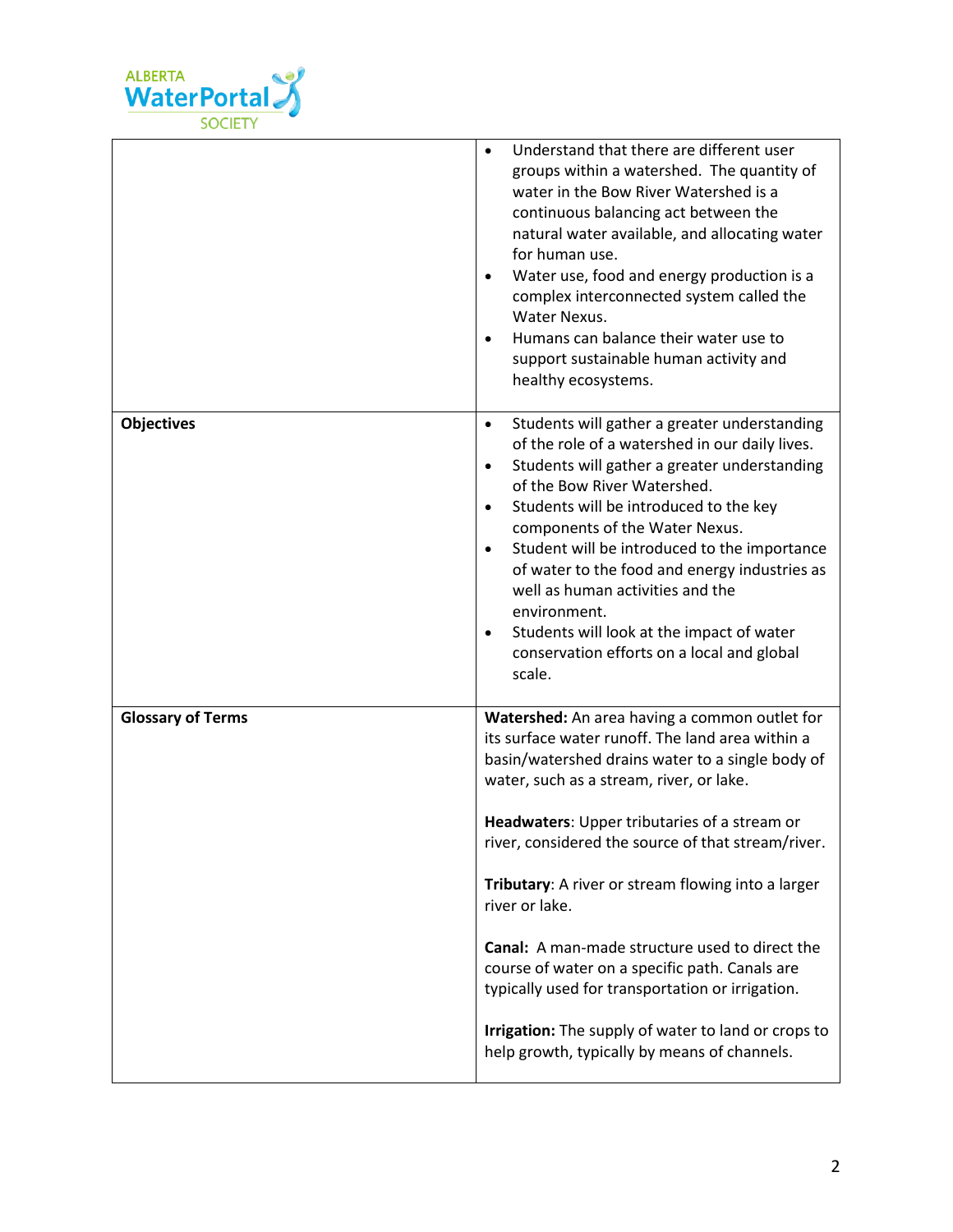

|                                                  | Groundwater: Water that is stored underground<br>and is able to flow through porous soil and rocks.                                                                                                                                                                                                                                                                                                                                                                                                                                                                                                                                                                        |
|--------------------------------------------------|----------------------------------------------------------------------------------------------------------------------------------------------------------------------------------------------------------------------------------------------------------------------------------------------------------------------------------------------------------------------------------------------------------------------------------------------------------------------------------------------------------------------------------------------------------------------------------------------------------------------------------------------------------------------------|
|                                                  | Reservoir: A man-made structure used to store<br>water for use when needed. Reservoirs are<br>typically created on rivers by constructing a<br>hydroelectric dam.                                                                                                                                                                                                                                                                                                                                                                                                                                                                                                          |
|                                                  | Hydroelectric dam: A dam that uses flowing<br>water to rotate turbines which create electricity.                                                                                                                                                                                                                                                                                                                                                                                                                                                                                                                                                                           |
|                                                  | Turbine: A machine for producing continuous<br>power in which a wheel or rotor is made to<br>revolve by a fast-moving flow of water, steam,<br>gas, air, or other fluid.                                                                                                                                                                                                                                                                                                                                                                                                                                                                                                   |
|                                                  | Municipal drinking water: Water that is<br>withdrawn from a natural source and treated<br>before it is distributed by an underground pipe<br>network throughout a municipality. This water is<br>typically used for drinking, personal hygiene and<br>cleaning.                                                                                                                                                                                                                                                                                                                                                                                                            |
|                                                  | <b>Ecosystem:</b> A biological community of interacting<br>organisms and their physical environment.                                                                                                                                                                                                                                                                                                                                                                                                                                                                                                                                                                       |
|                                                  | Water Nexus: The interconnected dependence<br>on shared water sources between people, food,<br>energy producers and the environment.                                                                                                                                                                                                                                                                                                                                                                                                                                                                                                                                       |
| <b>Classroom and Online Activity Suggestions</b> | Brainstorm a list of natural water sources<br>$\bullet$<br>within a watershed.<br>Brainstorm a list of various users within a<br>$\bullet$<br>watershed. Think about how these users<br>might share the same water sources.<br>Reflect on all the ways we use water on a<br>$\bullet$<br>daily basis in both a direct and indirect<br>manner.<br>Research how much water is used by each<br>٠<br>user group within the Bow River.<br>Compare Canada's per-capita energy<br>$\bullet$<br>consumption with developed and developing<br>countries and identify factors that affect<br>consumption; e.g., economy, lifestyle, level of<br>technology, geography, and climate*. |